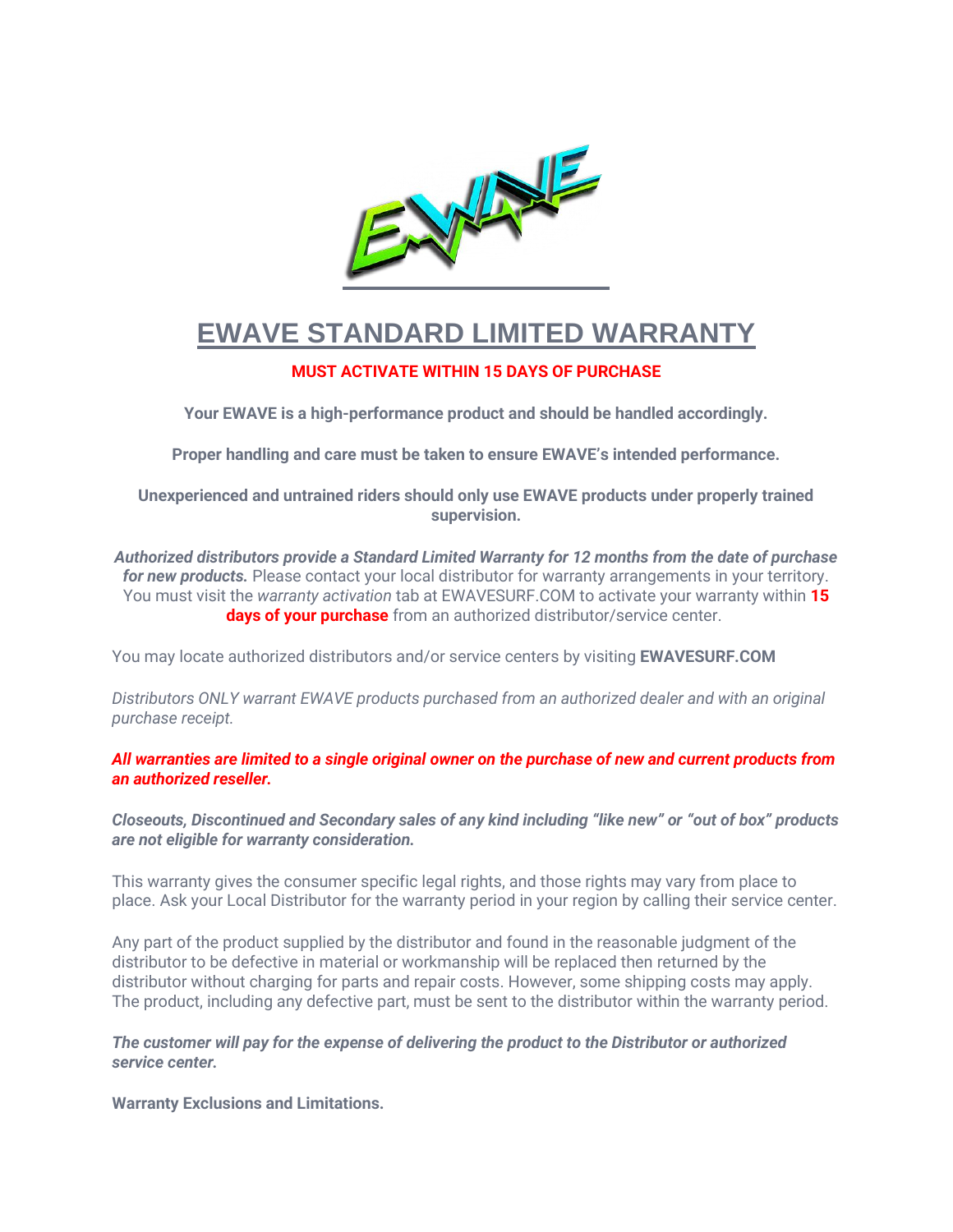Conditions may exist outside of EWAVE's control, which may exclude or limit the scope of the warranty statement.

# T**he following are NOT covered under the EWAVE Limited Warranty:**

- normal maintenance components and materials required under the EWAVE Limited Warranty:
- normal wear-and-tear of any component, motor, or the surfboard;
- damages caused by defects in materials, components, or parts not supplied by EWAVE;
- damages or needed adjustments caused by items that are added, altered or changed after the board leaves the possession of EWAVE, as well as any modification, alteration, unauthorized repair or replacement of components, motor or surfboard after the retail owner takes possession of same;
- damages caused by accident (including impacts and collisions with any object), neglect, negligence, mishandling, abuse or misuse, or alteration, including any damages caused during transportation of the EWAVE motorized surfboard;
- loss or damage, for any reason, that is caused by accidental release and sinking of the unit;
- damage caused from flooding an O-ring sealed or water-tight area;
- damages caused by heat, fire, explosion, or freezing (including the failure to perform proper winterization or preparations for storage;
- damages caused by exposure to excessive temperature, extended sunlight, material interactions, deteriorating chemicals or fumes
- damages resulting from vandalism, theft, loss, abuse or tampering and lack of maintenance– damages caused by lightning, hail, rain, flooding, wind, sand, floods or other environmental or natural conditions or Acts of God;
- damages caused by cleaning products not specifically approved by EWAVE;
- damages due to insufficient or improper maintenance;
- conditions resulting from the use of the board for anything other than recreational purposes
- any material, component or part of the board that has a warranty period and/or conditions as specified by the producing entity which differs from the general EWAVE™ warranty statement
- damage or injury resulting from failure to comply with recall notices or requests from EWAVE to repair the board or its components;
- parts replacement performed by someone other than the official Distributor Service Center or to any product that has been altered or modified so as to change its intended use;
- failure to properly maintain and care for the board and its components in accordance with the instructions found within this Owner's Manual;

# **This warranty does not cover items that experience normal wear and tear.**

No one, including dealers, agents, distributors or suppliers are authorized to create a warranty or, in any manner, increase or modify the scope of this EWAVE Limited Warranty in any manner whatsoever. This EWAVE Limited Warranty requires, where allowed by law, the timely activation and registration of EWAVE products.

The warranty statement exists between the original retailer and EWAVE. No rights are transferred to any third party. Within the specified, stated warranty period and under all circumstances, the entire liability of EWAVE is limited to, at its option, the repair or replacement of any defective component or affected portion of the motorized surfboard, or the actual price paid for the motorized surfboard. Some jurisdictions do not allow the exclusion or limitation of liability, so the above statement may not apply.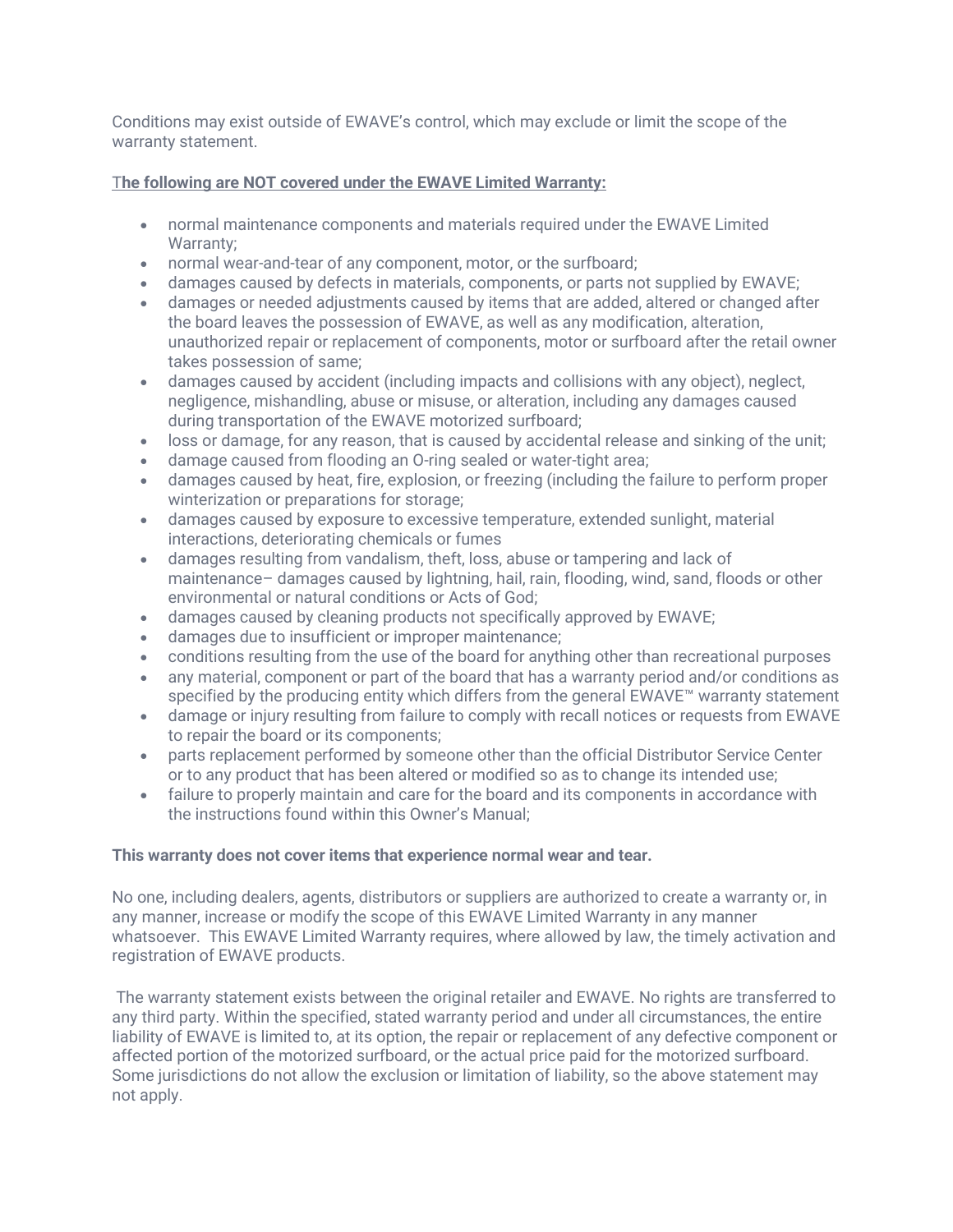## **EXCLUSIONS**

## **BATTERY:**

This warranty does not include the battery.

Never replace the original EWAVE BATTERY with an AFTERMARKET BATTERY.

EWAVE with an aftermarket battery will not be covered by warranty.

## **PRODUCT CHANGE**

*EWAVE reserves the right to implement changes in construction or components at any time without incurring any obligation to make the same or similar changes on motorized surfboards previously built and/or sold.*

# **CUSTOMER SATISFACTION**

Any matters regarding potential corrections as applicable under this EWAVE Limited Warranty should first be addressed with an authorized EWAVE dealer. While it is not a requirement to contact the original purchase dealer, EWAVE encourages consumers to do so. The first contact should be with the dealer's Service Department. If satisfaction is not achieved, the consumer should then contact dealer management.

ALL IMPLIED WARRANTIES ARE LIMITED IN THE DURATION OF THE WARRANTY PERIOD AND SUCH IMPLIED WARRANTIES INCLUDING MERCHANTABILITY, FITNESS FOR A PARTICULAR PURPOSE, OR OTHERWISE, ARE DISCLAIMED IN THEIR ENTIRETY AFTER THE EXPIRATION OF THE APPROPRIATE WARRANTY PERIOD. THE DISTRIBUTOR'S OBLIGATION UNDER THE WARRANTY IS STRICTLY AND EXCLUSIVELY LIMITED TO THE REPAIR OR REPLACEMENT OF DEFECTIVE PARTS AND RETURN OF THE PRODUCT TO THE CUSTOMER. THE DISTRIBUTOR DOES NOT ASSUME OR AUTHORIZE ANYONE TO ASSUME FOR THEM ANY OTHER OBLIGATION. THE DISTRIBUTOR ASSUMES NO RESPONSIBILITY FOR INCIDENTAL, CONSEQUENTIAL OR OTHER DAMAGES INCLUDING, BUT NOT LIMITED TO EXPENSE OF RETURNING THE PRODUCT TO THE DISTRIBUTOR, LOSS OF USE OF PRODUCT AND LOSS OF TIME OR INCONVENIENCE.

# **SALTWATER USE - IMPORTANT**

**Saltwater environments are highly corrosive to watercraft such as EWAVE. EXTREME CARE must be utilized when using EWAVE in any saltwater environment. Extreme freshwater cleansing and storage procedures must be utilized after every saltwater use to keep and maintain your EWAVE warranty in effect.**

**A saltwater rinsing kit is provided with every new purchase and must be utilized after every use. If there is a warranty claim after any saltwater use and it is identified that proper saltwater cleansing procedures have not taken place, your warranty may become null and void at the discretion of EWAVE.**

# **BATTERY LID**

The battery lid has 4 strong latches. You MUST ENSURE that ALL 4 LATCHES are fully secured before every use. FAILURE TO DO SO WILL FLOOD THE INSIDE OF THE BOARD AND VOID YOUR EWAVE WARRANTY.

## **IMPORTANT WARRANTY POINTS**